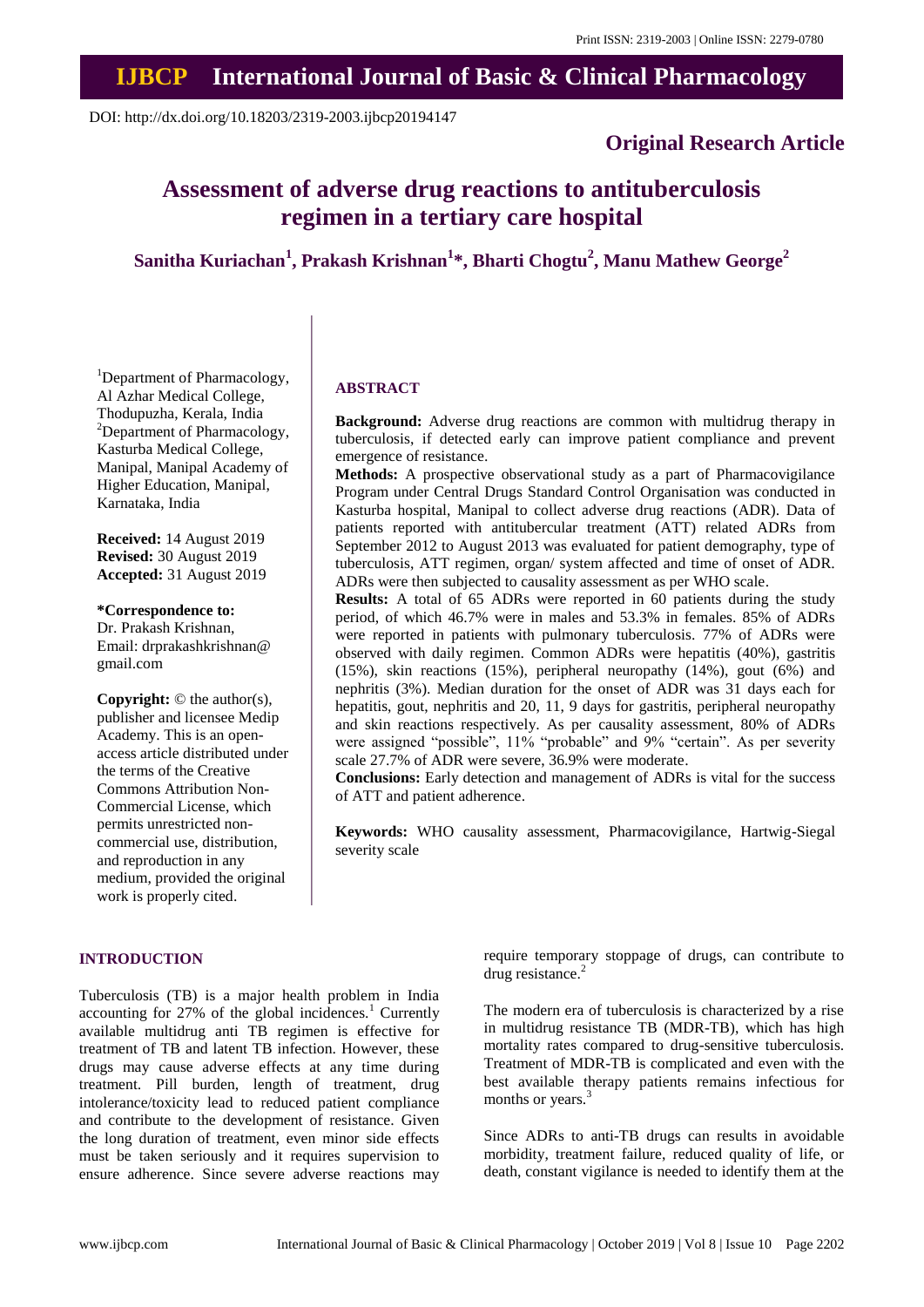earliest.<sup>2</sup> Therefore monitoring and reporting of adverse drug reactions is very much needed to identify the culprit drug and to tailor appropriate therapeutic regimen for the patient.<sup>4</sup> Pharmacovigilance of antitubercular drugs is very much essential for successful treatment of tuberculosis and its elimination. 5

Therefore, the present study was done to evaluate the adverse reaction profile of antitubercular treatment (ATT) and to understand the demographic and clinical profile of patients with adverse drug reactions in a tertiary care hospital.

## **METHODS**

The present study was conducted as a part of pharmacovigilance program under department of Pharmacology, Kasturba Medical College, Manipal. This prospective observational study was conducted for a period of one year from September 2012 to August 2013. During the study period, case sheets of all the hospitalized patients with tuberculosis admitted under the Departments of general medicine and pulmonary medicine, Kasturba Hospital, Manipal, Karnataka was reviewed on daily basis and monitored for adverse drug reactions.

## *Inclusion criteria*

Inclusion criteria were the patients diagnosed with pulmonary and extra pulmonary TB based on various clinical features and laboratory investigations; inpatients diagnosed with TB; patients of either sex with TB; patients who developed adverse reactions with ATT.

#### *Exclusion criteria*

An exclusion criterion was patients who tolerated ATT well.

When suspected adverse drug reactions were identified, the ADRs were collected from the case sheets of inpatients using Central Drug Standard Control Organization adverse drug reaction (ADR) forms. The step taken towards the management of so reported adverse drug reactions such as withdrawal of the suspected drug, dose alteration and treatment provided were also collected. The data was evaluated for patient demography, type of T.B., type of DOTS treatment, type of ADRs and Organ site/system affected. The causality and severity of ADR was assessed using WHO causality assessment scale<sup>6</sup> and modified Hartwig and Siegel scale<sup>7</sup> respectively.

#### *Statistical analysis*

Excel sheet and SPSS v.16 was used for statistical analysis. Demographic details of the patients were analyzed by using descriptive statistics. Continuous variables were expressed as mean±standard deviation and categorical variables as frequencies and percentages.

#### **RESULTS**

A total of sixty five ADRs were reported in 60 patients during the study period, of which 46.7% were in males and 53.3% in females (Table 1). Majority (85%) of ADRs were reported in patients with pulmonary TB of which 12% has HIV coinfection and 5% has MDR TB (Figure 1).



**Figure 1: Clinical profile of TB patients.**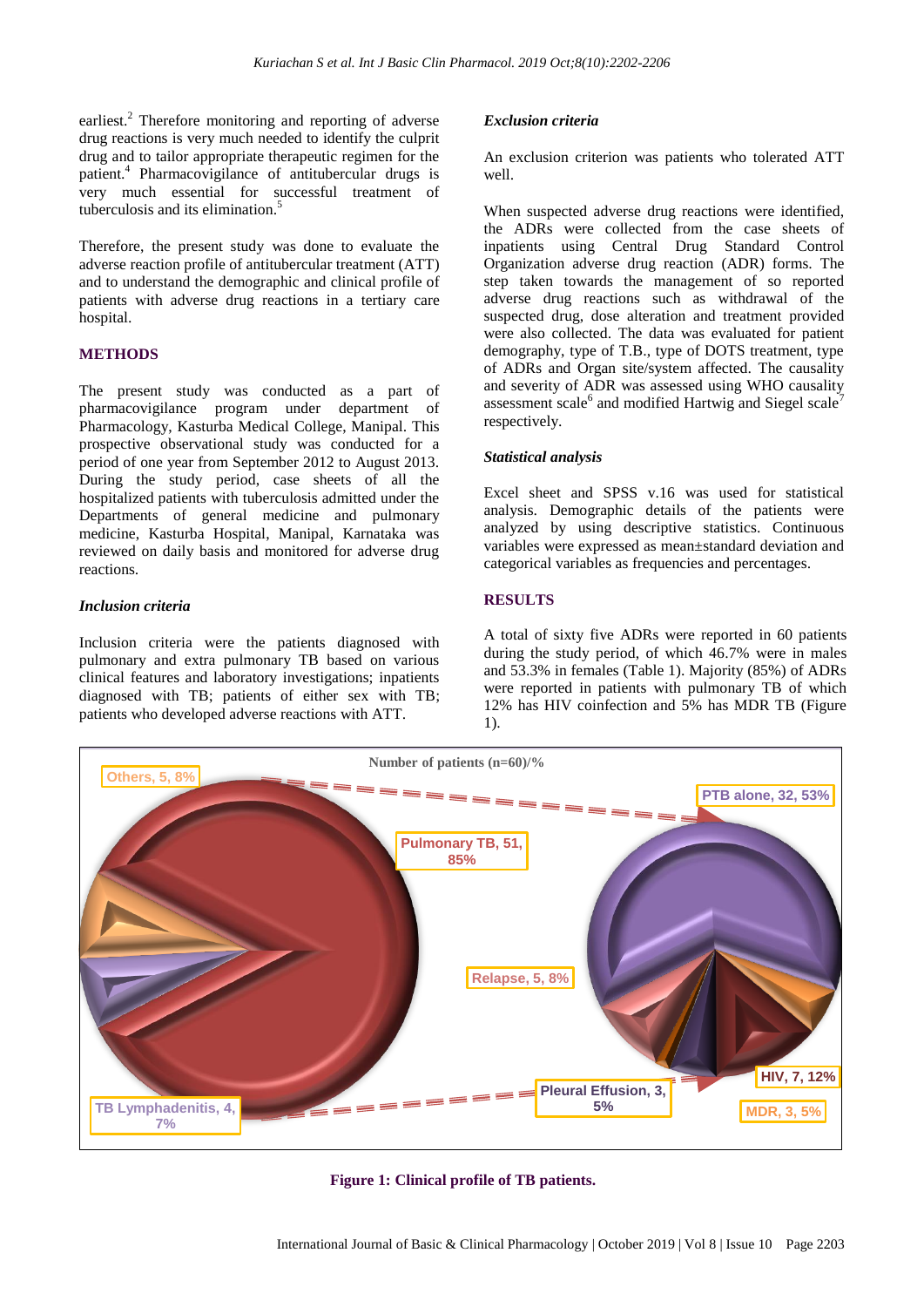#### **Table 1: Demographic profile of patients.**

| Demographic profile             |            |
|---------------------------------|------------|
| <b>Total number of patients</b> | 60         |
| <b>Number of ADRs</b>           | 65         |
| <b>Males</b>                    | 28 (46.7%) |
| <b>Females</b>                  | 32 (53.3%) |
| Mean age (years)                | $43+17$    |
| Mean weight (kgs)               | $49+10$    |

**Table 2: WHO causality and drugs responsible.**

| <b>Adverse</b>                  | <b>WHO</b> causality scale |                         |              |                          |  |
|---------------------------------|----------------------------|-------------------------|--------------|--------------------------|--|
| drug<br>reaction                | <b>Possible</b>            | <b>Probable Certain</b> |              | <b>Total</b><br>$(n=65)$ |  |
| <b>Hepatitis</b>                | $22$ (H/R/Z)               | 2(Z)                    | 1(Z)<br>1(R) | 26                       |  |
| <b>Gastritis</b>                | $6$ (H/R/Z)                | 1(PAS)                  | 1(Z)<br>2(R) | 10                       |  |
| <b>Skin ADRs</b>                | $7$ (H/R/Z)                | 2(R)                    | 1(Z)         | 10                       |  |
| <b>Peripheral</b><br>neuropathy | 5(H)<br>1 (AMK/DCS)        | 3 (H)                   |              | 9                        |  |
| Gout                            | 4(Z/E)                     |                         |              | 4                        |  |
| <b>Nephritis</b>                | $1$ (R/S)                  | 1(R)                    | 1(R)         | 3                        |  |
| <b>Ototoxicity</b>              | 1(S)<br>1 (AMK/DCS)        |                         |              | 2                        |  |
| <b>Psychosis</b>                |                            | (H)                     |              | 1                        |  |

H-Isoniazid, R-Rifampicin, Z-Pyrazinamide, E-Ethambutol, S-Streptomycin, PAS-Para amino salicylic acid, AMK-Amikacin, DCS- D-Cycloserine.

Common ADRs were hepatitis (40%), gastritis (15%), skin reactions (15%), peripheral neuropathy (14%), gout (6%) and nephritis (3%) (Figure 2). Median duration for the onset of ADR was 31 days each for hepatitis, gout, nephritis and 20, 11, 9 days for gastritis, peripheral neuropathy and skin reactions respectively (Figure 3).

77% of ADRs were observed with daily regimen (Figure 4). As per WHO causality assessment, 80% of ADRs were assigned "possible", 11% "probable" and 9% "certain" (Table 2, Figure 5). As per severity scale 27.7% of ADR were severe, 36.9% were moderate, 35.4% were mild (Table 3).



**Figure 2: Adverse drug reactions (n=65).**



**Figure 3: Median days for the onset of ADR.**



**Figure 4: ATT regimen (n=65).**



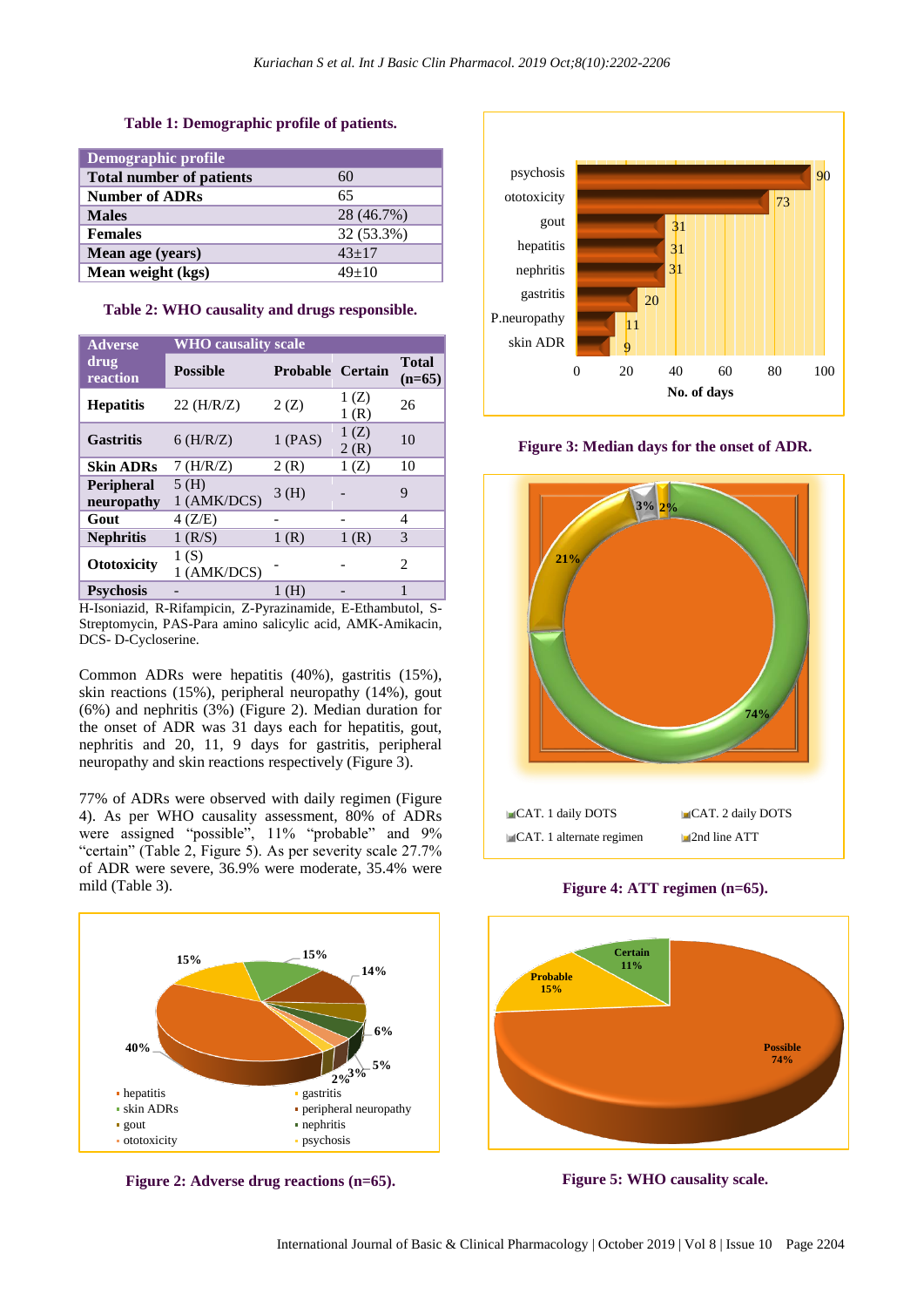| Adverse drug reactions $(n=65)$       | <b>Mild</b> | <b>Moderate</b> | <b>Severe</b> |
|---------------------------------------|-------------|-----------------|---------------|
| Increased liver enzymes and hepatitis | 14          |                 |               |
| Dyspepsia and gastritis               |             |                 |               |
| <b>Skin ADRs</b>                      |             |                 |               |
| <b>Peripheral neuropathy</b>          |             |                 |               |
| Arthralgia and gout                   |             |                 |               |
| <b>Nephritis</b>                      |             |                 |               |
| <b>Ototoxicity</b>                    | -           |                 |               |
| <b>Psychosis</b>                      |             |                 |               |
| <b>Total</b>                          | 23 (35.4%)  | 24 (36.9%)      | 18 (27.7%)    |

#### **Table 3: Severity assessment of ADR using Hartwig and Siegel scale.**

# **DISCUSSION**

The current study analysed the pattern of adverse drug reactions among inpatients receiving antitubercular drug therapy. The necessity of multiple drugs has been associated with increased incidence of adverse drug reactions of antitubercular drugs. About 65 adverse drug reactions were identified in 60 patients, 2 patients had multiple side effects (hepatitis and nephritis, one patient had ototoxicity in addition to this). Since the study data was collected from inpatient's case sheets that required admissions mostly due to side effects, the incidence of ADR with ATT could not be found out with the present study.

Adverse drug reactions among both sexes are almost same with a slight high female predisposition. These findings are consistent with the study results of previous studies.<sup>5,8</sup> <sup>10</sup> Possible reason for high prevalence of adverse drug reactions among female patients could be due to the reduced body size to body weight ratio, compared to males. Hence it is important to take precautions for females to reduce adverse drug reactions with antitubercular drug therapy.

In our study, it has been seen that majority of ADR was seen in age group of 30-50 years with a mean age of  $43\pm17$  years. It is similar to previous studies.<sup>8,10</sup> In our study, patients had low mean body weight which is a determinant of severity and disease outcome, could also be a risk factor for ADR.

Similar to previous studies, the majority of the cases belonged to category I daily regimen followed by Cat I alternate day regimen.<sup>10-12</sup> It may be due to the fact that majority of TB cases in our study were new sputum positive cases.

In our study the most common ADRs were hepatitis along with increased liver enzymes (15.4% -severe, no fatal cases) followed by gastritis and skin ADRs. Z and R are mainly responsible for these side effects.<sup>10,13,14</sup> Most of the ADRs developed during the intensive phase, suggesting the role of pyrazinamide.<sup>15,16</sup> A randomized controlled trial with intermittent and daily regimens of ATT with identical dosages of pyrazinamide, showed that initial-phase intermittent regimens containing isoniazid, rifampicin, and pyrazinamide were significantly less hepatotoxic than their daily counterparts.<sup>15,17</sup> Studies have shown that the risk of hepatotoxicity is higher in Indian patients.<sup>18</sup>

Two cases of aminoglycoside induced sensory neural hearing loss were reported during the study period and the suspected drug was discontinued from patient drug therapy in both the cases. Confirmatory test of audiometry was done to assess ototoxicity in both patients.

Except psychosis and ototoxicity, all the ADRs had its onset during the intensive phase. In the current study, combination of HRZE was found responsible for most of the adverse drug reactions. Factors including the category of regimen, dose and dosage frequency of the drugs, genetic differences of the study population may be responsible for the ADRs.<sup>5</sup>

Most of the ADRs were moderate (36.9%) and mild (35.4), 27.7% were severe reaction according to Hartwig et al scale. <sup>7</sup> Majority of the reactions were found to be moderately severe as a proper treatment measure was required even after the suspected drug was withheld, discontinued or changed.

#### **CONCLUSION**

The study results provide an insight to the healthcare providers on the importance of monitoring and reporting of adverse drug reactions in patients with tuberculosis. The pharmacovigilance program is crucial in detecting and monitoring of adverse drug reactions as it improves the patient adherence, minimizes drug resistance and thereby achieving better therapeutic outcome.

# **ACKNOWLEDGEMENTS**

The authors would like to thank all the postgraduates and faculties, Department of Pharmacology, Medicine,